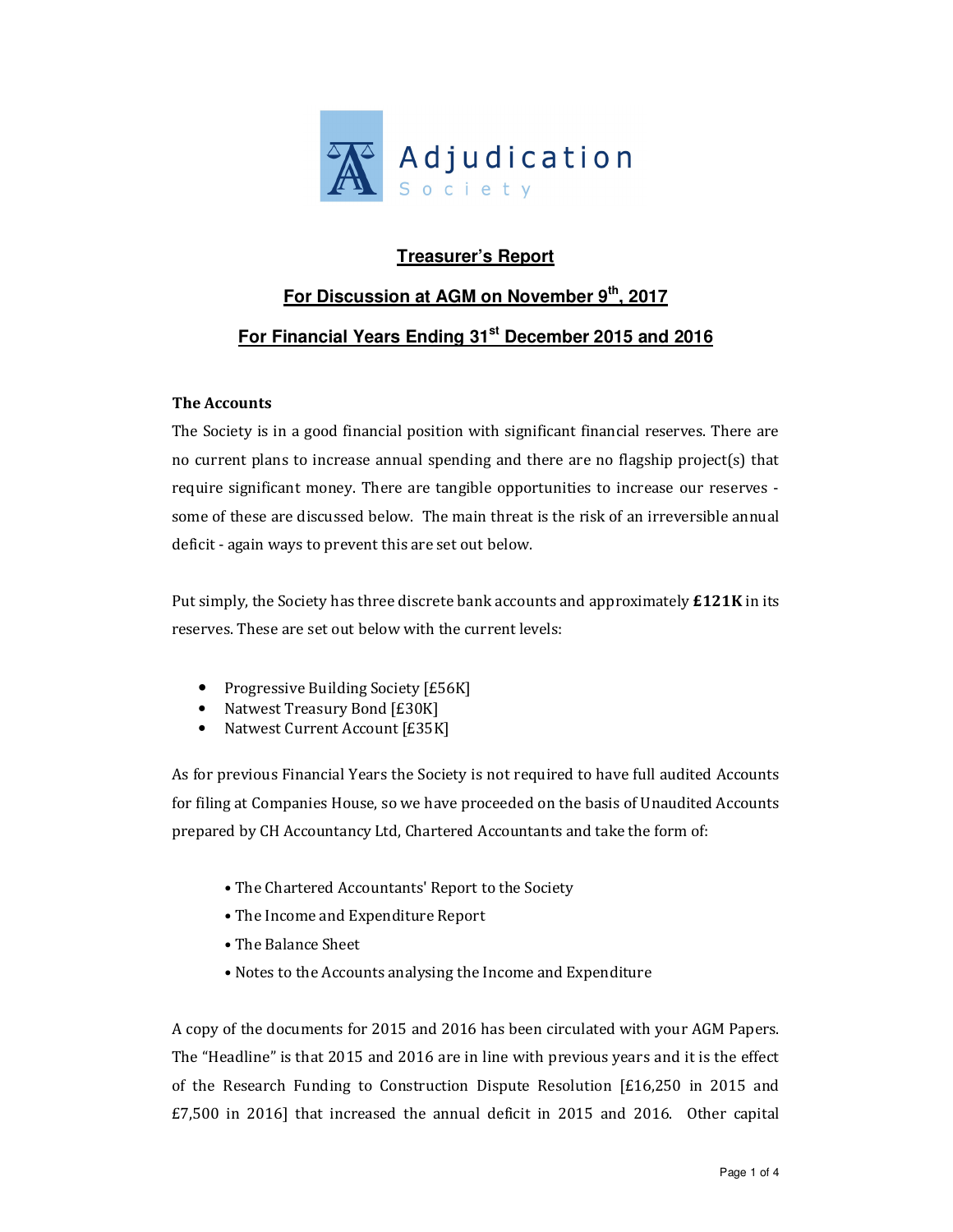expenditure projects in 2015 and 2016 relate to the development of the new website for the Society; funding for British and Irish Legal Information Institute (BAILLI) which was, but is no longer, in financial difficulty; and funding to support Statutory Adjudication in Ireland and the Region's several flagship Conferences on the Construction Contracts Act 2013 and the Code of Conduct. The majority of the general expenses go to maintaining the web site, dealing with e-mails; the Newsletter and banking charges for receiving payments *via* the web site.

In terms of a financial SWOT Analysis the Society has the opportunity to increase its financial reserves and in that context the Committee will seek to consider the following:

- 1. **Seeking international Members**. This will increase the number of Members but also increase professional opportunities and learning for existing Members. This initiative may involve looking at adjudication in the context of Dispute Boards and the FIDIC Approach. It may also require running an inaugural International Conference in collaboration with FIDIC and Associations involved with adjudication in the construction context.
- 2. An **Annual Lunch** or **Dinner**. Following the precedent set by the Society of Construction Law such an event would generate profit (which can then be used to 'fund' other initiatives or simply increase the reserves) and/or raise the Society's profile.
- 3. **Allowing Law Firms to host the Annual Conference** this would save considerable Hotel Fees/Costs and also allow the Committee (if it wished to reduce the Delegate Fee). The Committee may also wish to consider not offering free places to contributors to the Conference thus saving significant sums.

The Committee will also seek to consider the following in an attempt to better assess future annual budgeting:

- 1. A **Membership Secretary** to assess the patterns in the number of Members; prompt payment of subscriptions; and Establishing direct relationship with Universities/Colleges that teach courses related to Statutory Adjudication thus reaching out to potential future Members.
- 2. **Worldpay**. It is not clear whether the commissions charged are competitive or not and Committee may wish to consider reviewing such arrangements.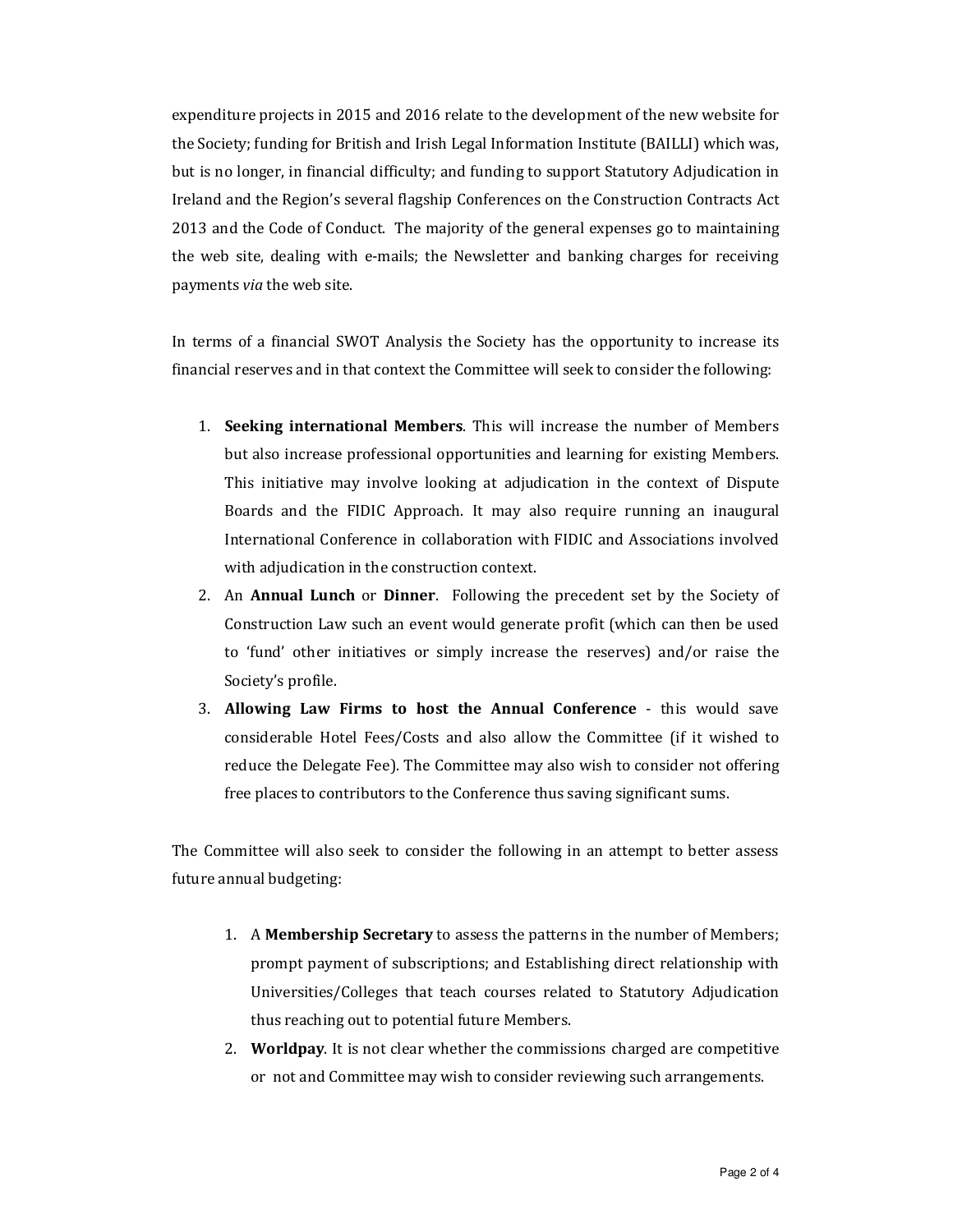#### **Summary of the Years 2015 and 2016**

In 2015 the Annual income was £41K, very similar to 2014 (£39k). In 2016 the Annual Income was £37K. In both years 60% came from membership subscriptions and the balance came from events, the majority of this came from the Annual Conference. The 2015 Expenditure was £45, which included £16k for events and £7k for design of the new Web Site, £16K for Research Funding leaving £6k for general expenses. In 2016 Expenditure was £21K, which included £3k for the Web Site, £7.5K for Research Funding leaving £10K for general expenses.

#### **Budget**

The budget for next year as follows.

*Income* 

|                | Membership              | £18,000 |            |
|----------------|-------------------------|---------|------------|
|                |                         |         | £18,000    |
| Expenditure    |                         |         |            |
|                | Internet/Website        | £4,000  |            |
|                | Newsletter              | £1000   |            |
|                | Accountants             | £700    |            |
|                | CIC Membership          | £700    |            |
|                | Ed & Training S/C       | £1,000  |            |
|                | Regional Grant & Events | £6,000  |            |
|                | <b>Bank Charges</b>     | £1,250  |            |
|                |                         |         | (E14, 650) |
| <b>Surplus</b> |                         |         | £3,350     |

This leaves a reasonable surplus to cater for unexpected expenses and further initiatives to further the Society's objectives. The Conference will continue to run at or below cost.